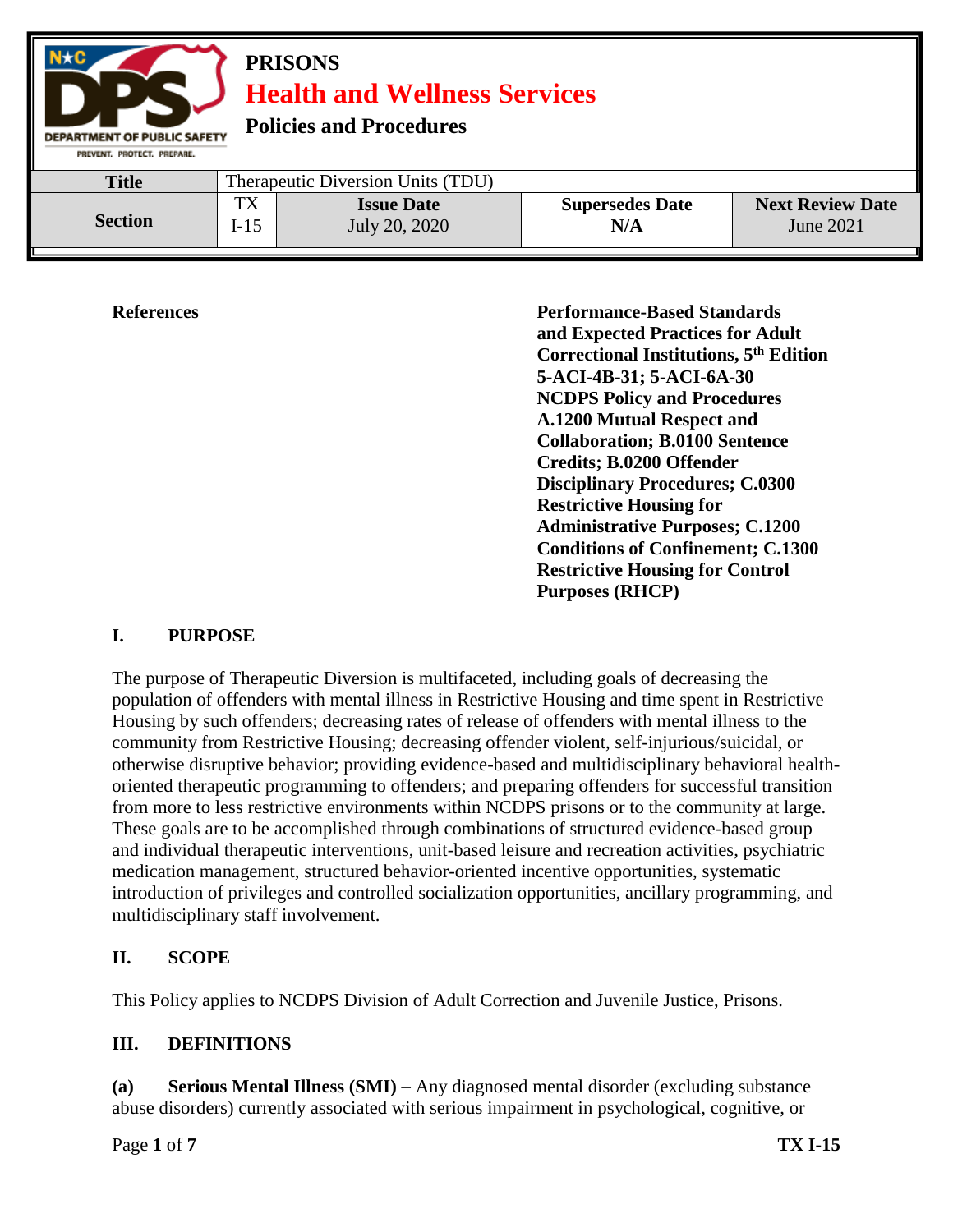

behavioral functioning that substantially interferes with the person's ability to meet the ordinary demands of living and requires an individualized treatment plan by a qualified mental health professional(s).

- **(b) Therapeutic Diversion Unit (TDU)** A designated and secured housing unit staffed by behavioral health, nursing, custody and additional ancillary staff tasked with implementing the operations and treatment programming of Therapeutic Diversion.
- **(c) TDU Operational Manual** A written manualized set of programmatic and systemic directives, objectives/goals, materials, multidisciplinary staff responsibilities encompassing any and all staff assigned to or working within a TDU, and requirements of all TDU programs across NCDPS prisons.
- (d) **TDU Psychological Services Coordinator** A Psychological Services Coordinator assigned to a designated TDU and specifically tasked with implementing and overseeing its behavioral health operations and programming relative to Therapeutic Diversion.
- **(e) Interdisciplinary Team (IDT)** A designated group of Custody, Medical, and Behavioral Health staff within a given facility that shall meet weekly to discuss significant cases or issues within the facility, as per NCDPS Prisons Policy and Procedure A.1200 Mutual Respect and Collaboration.

# **IV. POLICY**

# **(a) Responsibilities**

- (1) The Director of Behavioral Health shall direct the Clinical Programs Manager to develop and provide regular necessary updates to a TDU Operational Manual. This manual shall be made available to all NCDPS prisons staff and shall include guidelines and directives for, at a minimum, the following areas:
	- (A) Eligibility criteria for potential offender participation; primarily, such criteria shall include the presence of SMI or other mental illness and Restrictive Housing placement(s).
	- (B) Screening priorities and procedures for potential TDU placement and accompanying required documentation, including bed utilization goals.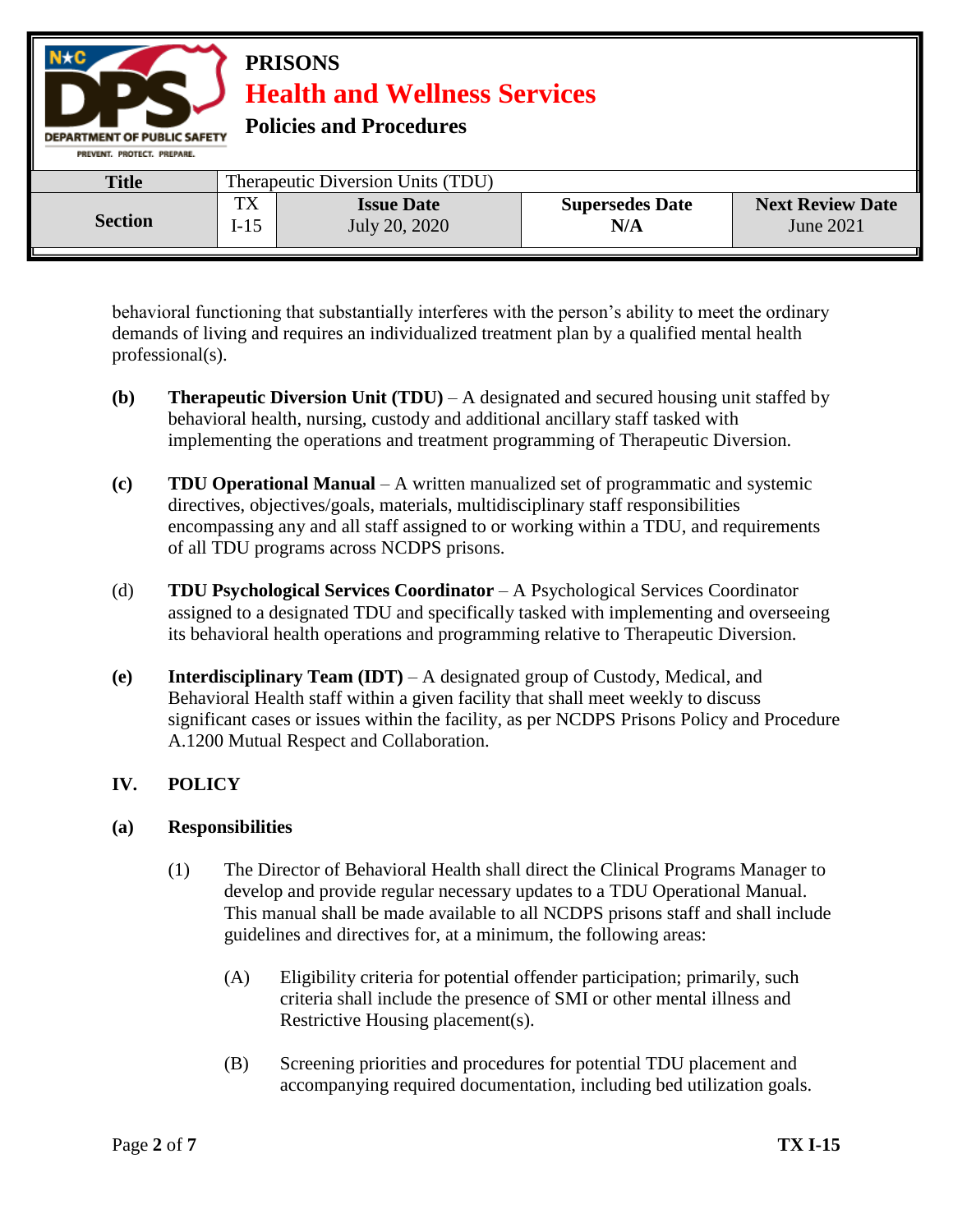

- (C) Therapeutic program elements including but not limited to core therapeutic program subject matter and materials, programmatic and systemic goals, timeframes for program participation and completion, therapeutic response to offender misconduct, and designation of primary staff responsibilities within a TDU.
- (D) Criteria for successful completion of or necessary removal from a TDU for any offender.
- (E) Guidelines and systemic goals for transition planning following successful completion of the TDU program.
- (F) Staff training on an initial and repeated basis.
- (2) The TDU Psychological Services Coordinator (or designee) shall ensure that all behavioral health treatment elements and bed utilization goals of the TDU Operational Manual are appropriately implemented, including providing direct clinical behavioral health care to offenders.
- (3) The Warden (or designee) shall ensure that Standard Operating Procedures outlining specific facility operations and requirements supporting the execution of both the TDU Operational Manual and this policy are developed, implemented, and updated as needed. Appropriate behavioral health staff shall be consulted when necessary. Each TDU SOP must establish, at a minimum:
	- (A) The designated cells/beds specifically assigned for TDU use.
	- (B) The designated treatment area(s) available for TDU use.
	- (C) Protocols for TDU offender movement, housing requirements, and property allotments.
	- (D) Expectations and responsibilities of custody staff assigned to TDU, including escort and supervision of TDU offenders as well as presence and participation in appropriate TDU activities.
	- (E) Mandatory use of the DC-556M (Disciplinary Behavioral Health Report) regarding any disciplinary infraction involving a TDU offender. Use of the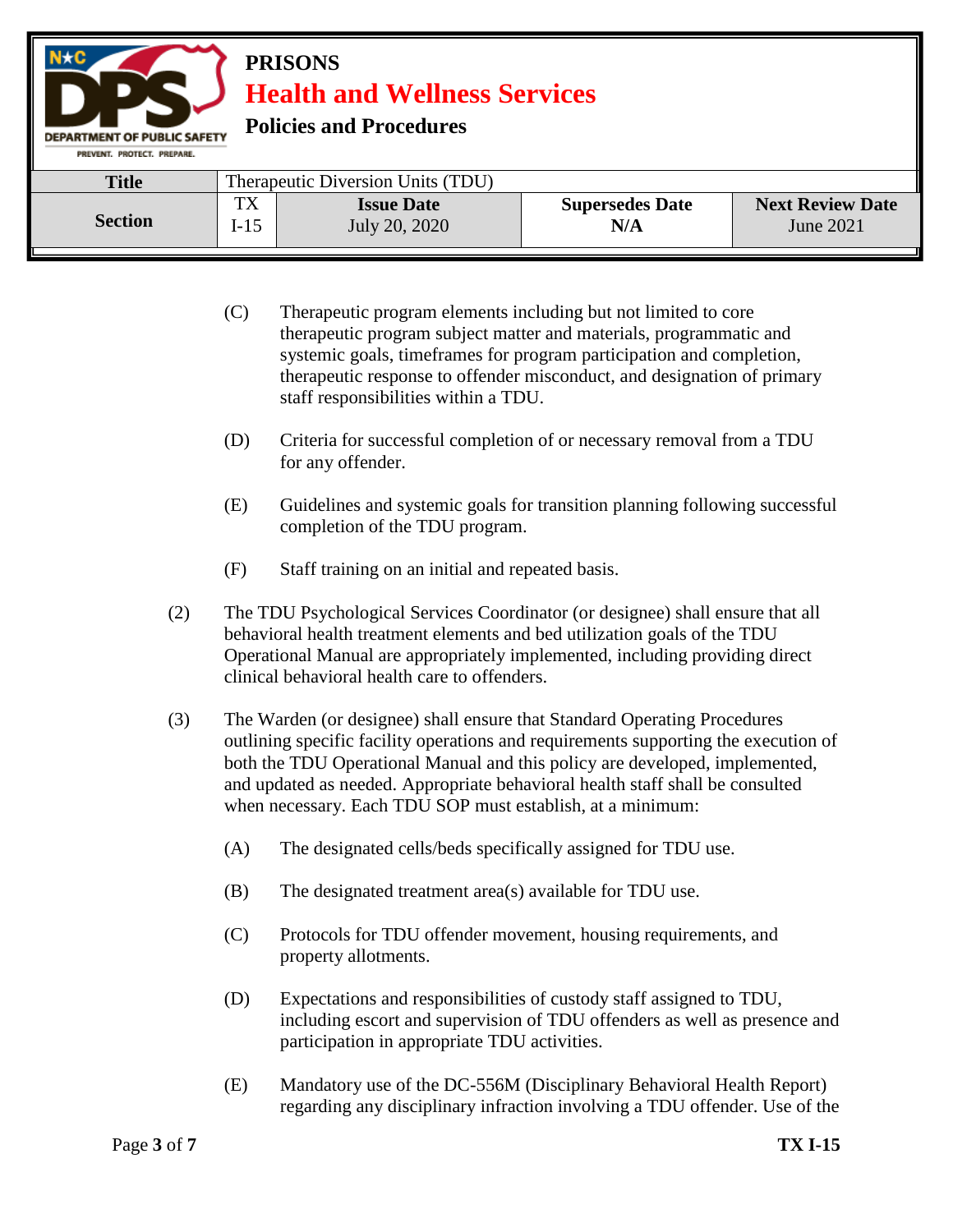| $N \star C$<br><b>PRISONS</b><br><b>Health and Wellness Services</b><br><b>Policies and Procedures</b><br><b>DEPARTMENT OF PUBLIC SAFETY</b><br>PREVENT, PROTECT, PREPARE. |                                   |                                    |                               |                                      |  |  |
|----------------------------------------------------------------------------------------------------------------------------------------------------------------------------|-----------------------------------|------------------------------------|-------------------------------|--------------------------------------|--|--|
| <b>Title</b>                                                                                                                                                               | Therapeutic Diversion Units (TDU) |                                    |                               |                                      |  |  |
| <b>Section</b>                                                                                                                                                             | <b>TX</b><br>$I-15$               | <b>Issue Date</b><br>July 20, 2020 | <b>Supersedes Date</b><br>N/A | <b>Next Review Date</b><br>June 2021 |  |  |

DC-556M shall be enacted in accordance with NCDPS Prisons Policy and Procedure B.0200 Offender Disciplinary Procedures.

- (4) The Warden (or designee), in consultation with the Psychological Program Manager, shall ensure that all staff assigned to a TDU are assigned primary responsibilities within the TDU. Such staff shall only be assigned additional or separate responsibilities under the following circumstances:
	- (A) Emergency or acute crisis.
	- (B) Circumstances under which the additional or separate responsibilities may be executed without interference with or neglect of the staff person's primary TDU responsibilities as described by the TDU Operational Manual.
	- (C) Following the resolution of such circumstances described above, the staff will resume primary responsibilities. This directive does not impact the responsibilities of staff working approved additional time beyond their primary work schedule.
- (5) The Clinical Programs Manager shall provide operational oversight and program evaluation on an ongoing and as-needed basis for all behavioral health practices specific to TDU. The Clinical Programs Manager shall further provide operational oversight of TDU screening, admission, and transition/discharge processes. The Clinical Programs Manager is responsible for the completion and regular update of the TDU Operational Manual.

# **(b) Operational Requirements**

- (1) The TDU Psychological Services Coordinator, with necessary consultation and oversight by appropriate behavioral health management and the Clinical Programs Manager, shall be responsible for screening (including identifying, prioritizing, and assigning) eligible offenders for TDU programming. The IDT may be utilized to assist in such screening practices.
- (2) Screening practices shall be utilized to ensure that cells/beds designated for TDU use shall be occupied as soon as reasonably possible by offenders assigned to or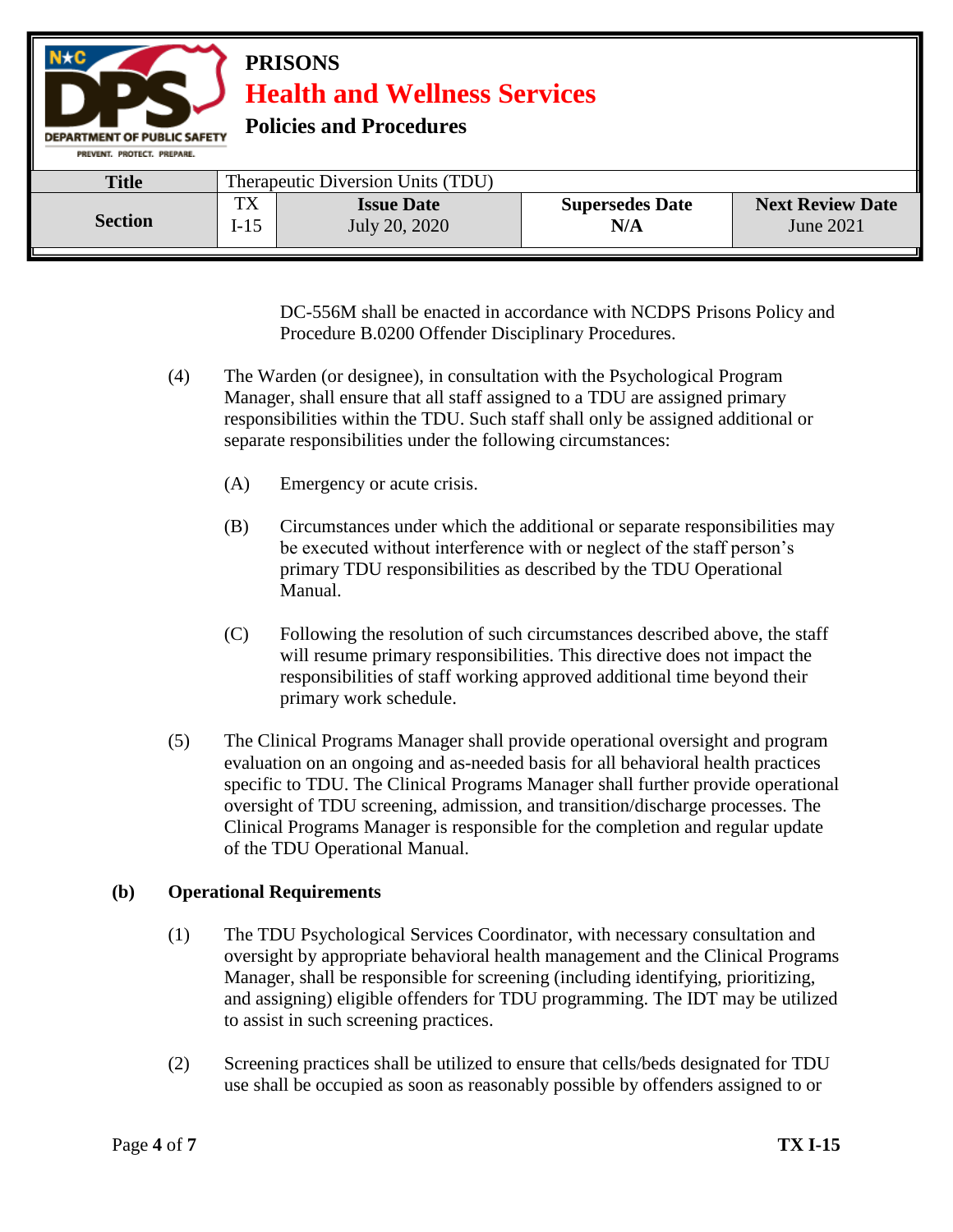

selected for assignment to the TDU program, as outlined in the TDU Operational Manual

- (3) TDU is a voluntary therapeutic program; as such, screening practices shall include verification of the offender's documented interest in the TDU prior to such placement. Once placed on a TDU, offenders must provide written consent on the DC-947-TDU (Informed Consent for Therapeutic Diversion Unit Services) prior to initiating TDU Structured Programming.
- (4) Upon assignment to a TDU, designated offenders are to be housed in the necessary facility/unit with appropriate consultation with the TDU Psychological Services Coordinator (or designee) and facility Warden(s) (or designee).
- (5) All offenders receiving programming in a TDU shall be given an appropriate TDU Activity Assignment in OPUS until successful completion of or necessary removal from the TDU. During such time, offenders are to receive therapeutic treatment and related programming as outlined by the TDU Operational Manual.
- (6) In instances wherein appropriate measures are necessary to ensure the safety and security of any NCDPS facility, the Warden (or designee) shall retain the right and responsibility to enact such measures including placing offenders assigned to TDU in Restrictive Housing as per NCDPS Prisons Policy and Procedure C.0300 Restrictive Housing for Administrative Purposes and/or B.0200 Offender Disciplinary Procedure.
- (7) Unless assigned a status of Restrictive Housing by appropriate staff, no offender in TDU is to be subject to the Conditions of Confinement associated with any status of Restrictive Housing, as per NCDPS Prisons Policy and Procedure C .1200 Conditions of Confinement.
- (8) All offenders having successfully completed the TDU program as outlined by the TDU Operational Manual are to receive 20 days of Meritorious Time (limited to once per incarceration period), as per NCDPS Prisons Policy and Procedure B.0100 Sentence Credits. Offenders participating in the TDU program multiple times during the same incarceration period are not eligible to receive multiple credits of Meritorious Time for TDU completion.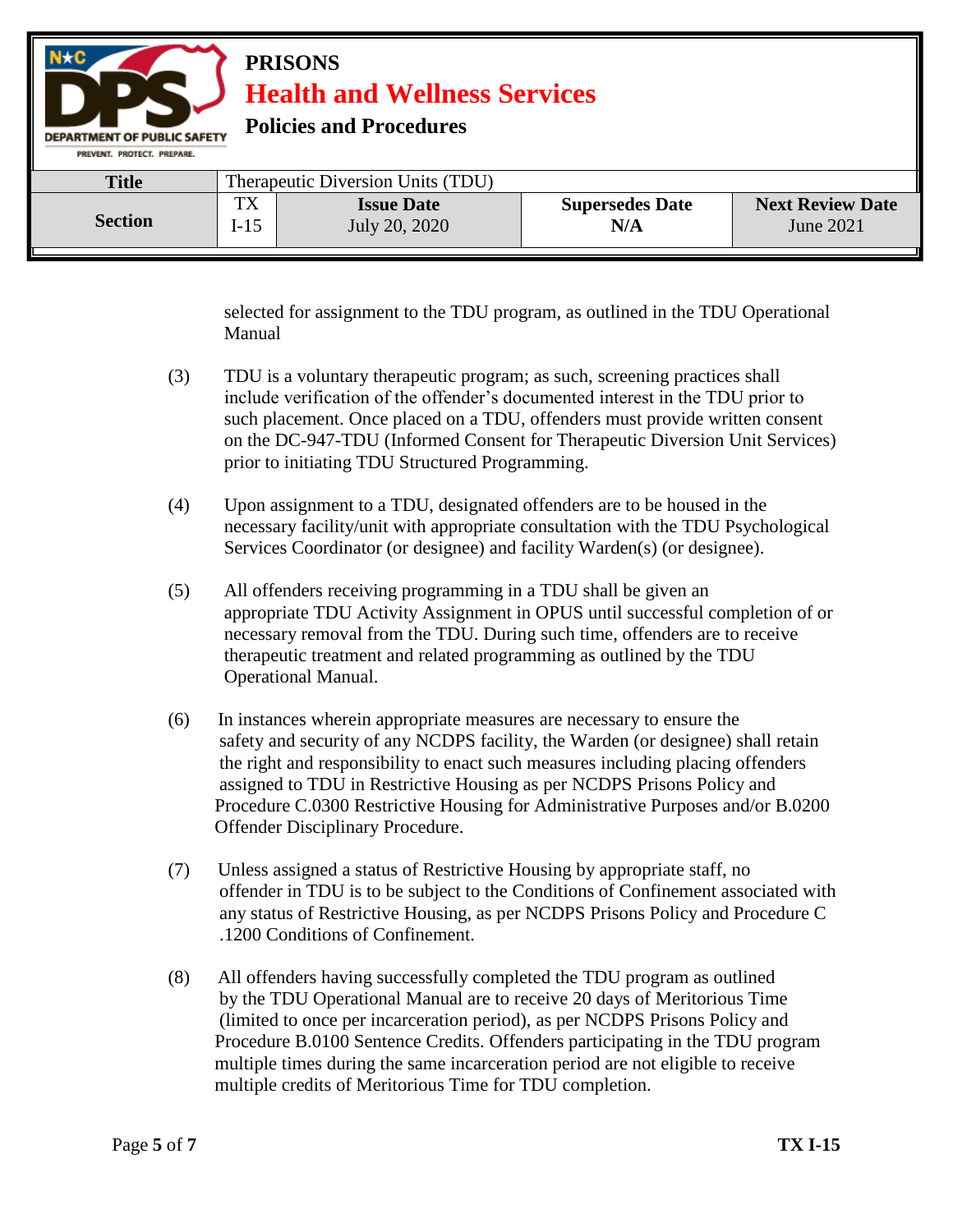

- (9) Determination of formal discharge or discontinuation of treatment from any TDU shall involve consultation with the TDU Psychological Services Coordinator (or designee) and TDU Treatment Team; further, such instances shall follow guidelines and directives outlined in the TDU Operational Manual. Offenders discharged from TDU who had been placed in TDU in lieu of Restrictive Housing for Control Purposes shall be reviewed for appropriate housing as per NCDPS Prisons Policy and Procedure C.1300 Restrictive Housing for Control Purposes (RHCP).
- (10) In instances wherein bed utilization goals described in the TDU Operational Manual are not met, the behavioral health chain of command (i.e. Psychological Program Manager, Regional Assistant Director of Behavioral Health) and facility management (i.e. Warden [or designee], Unit Manager) are to provide appropriate consultation in efforts to achieve such goals. The Clinical Programs Manager shall serve in oversight of these processes as necessary.

### **(c) Evaluation**

- (1) To ensure effective progress is made towards stated programmatic and systemic goals, a review of TDU operations and services is essential. The Clinical Programs Manager shall maintain responsibility for oversight of collection and analysis of relevant outcome data respective of overall programmatic and systemic goals. This outcome data is to include, at a minimum:
	- (A) Appropriate pre- and post- assessment data. Such assessment shall be administered in accordance with procedures outlined by the TDU Operational Manual.
	- (B) Appropriate internal NCDPS data respective of offender conduct including but not limited to violent, self-injurious, and suicidal behavior.
- (2) The Clinical Programs Manager will provide annual written reports on the Therapeutic Diversion Units to the Director of Behavioral Health. Based on applicable findings from appropriate analyses, the Clinical Programs Manager, in consultation with the Deputy Director of Behavioral Health and Director of Behavioral Health, may implement systemic program amendments.